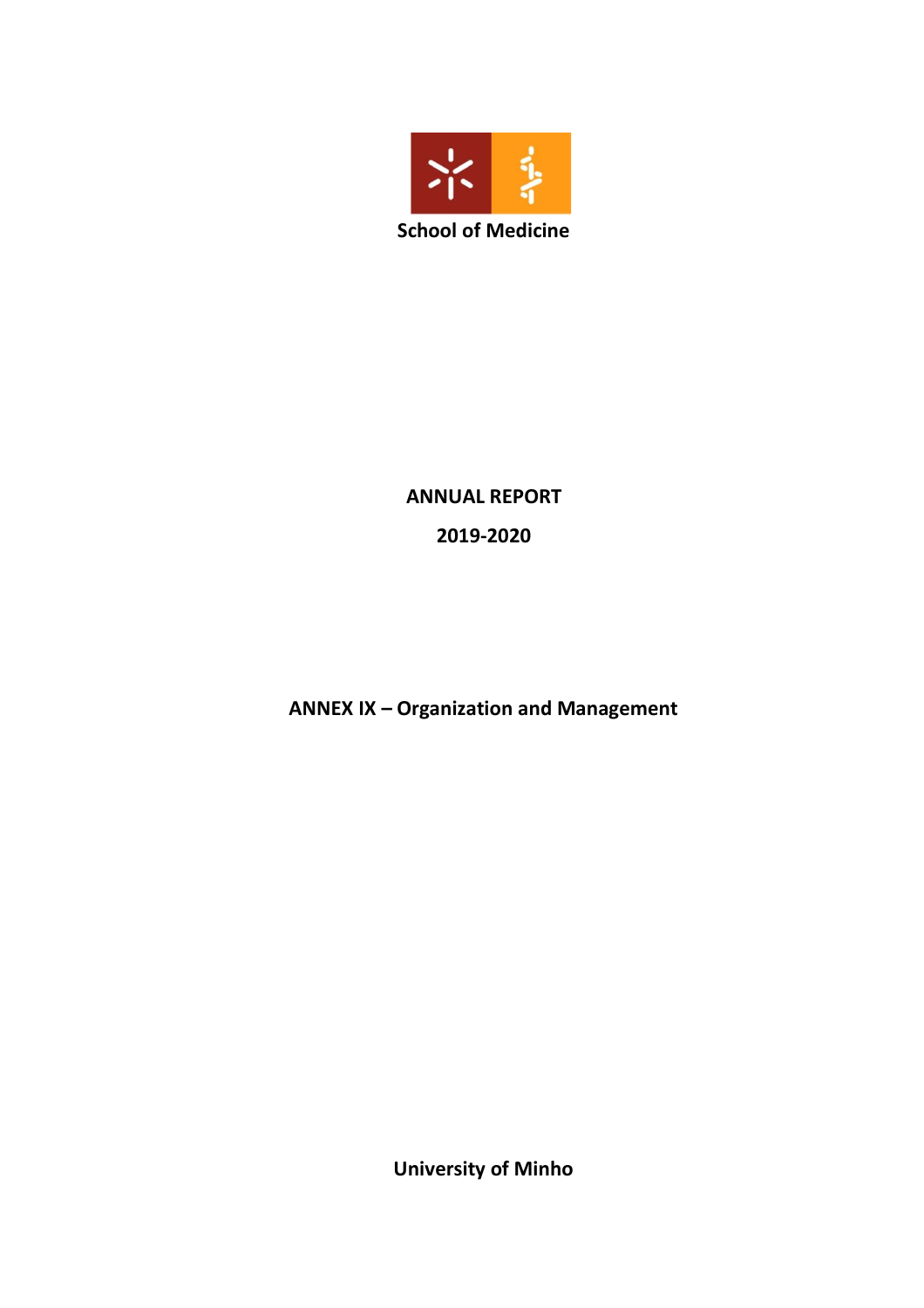2

#### **1. EM GOVERNING AND ADVISORY BODIES, SUBUNITS AND COORDINATING BOARDS**

#### *EM GOVERNING BODIES*

#### **The School's Council**

The School's Council is the collegial representative body responsible for management and general coordination of the School. The School's Council meets quarterly and integrates faculty, researchers, students and staff (the present composition is presented in point 2)

#### **The School Presidency**

The School Presidency integrates the President and the Vice-Presidents of the EM and, as the Directive Board of the EM, oversees the management of the School, meeting on a weekly basis. The present composition is: Nuno Sousa (President); Jorge Pedrosa (Vice-President for Research) Joana Palha (Vice-President for Education); Pedro Morgado (Vice-President for Planning and External Affairs).

#### **The Scientific Council**

The Scientific Council is responsible for the scientific policy for the EM, namely in what concerns the general guidelines for the planning and development of research, teaching and extension activities and matters related to the recruitment and promotion of the academic staff (the present composition is in point 2).

#### **The Pedagogical Council**

The Pedagogical Council is responsible for defining and supervising the pedagogical policy of the EM undergraduate and post-graduate degree programs (the present composition is in point 2).

#### *EM ADVISORY BODIES*

#### **The Advisory Council of the School**

The present Advisory Council of the School (ACS) was nominated in 2017, meets every two years and its composition is as follows.

*UMinho/EM Members :*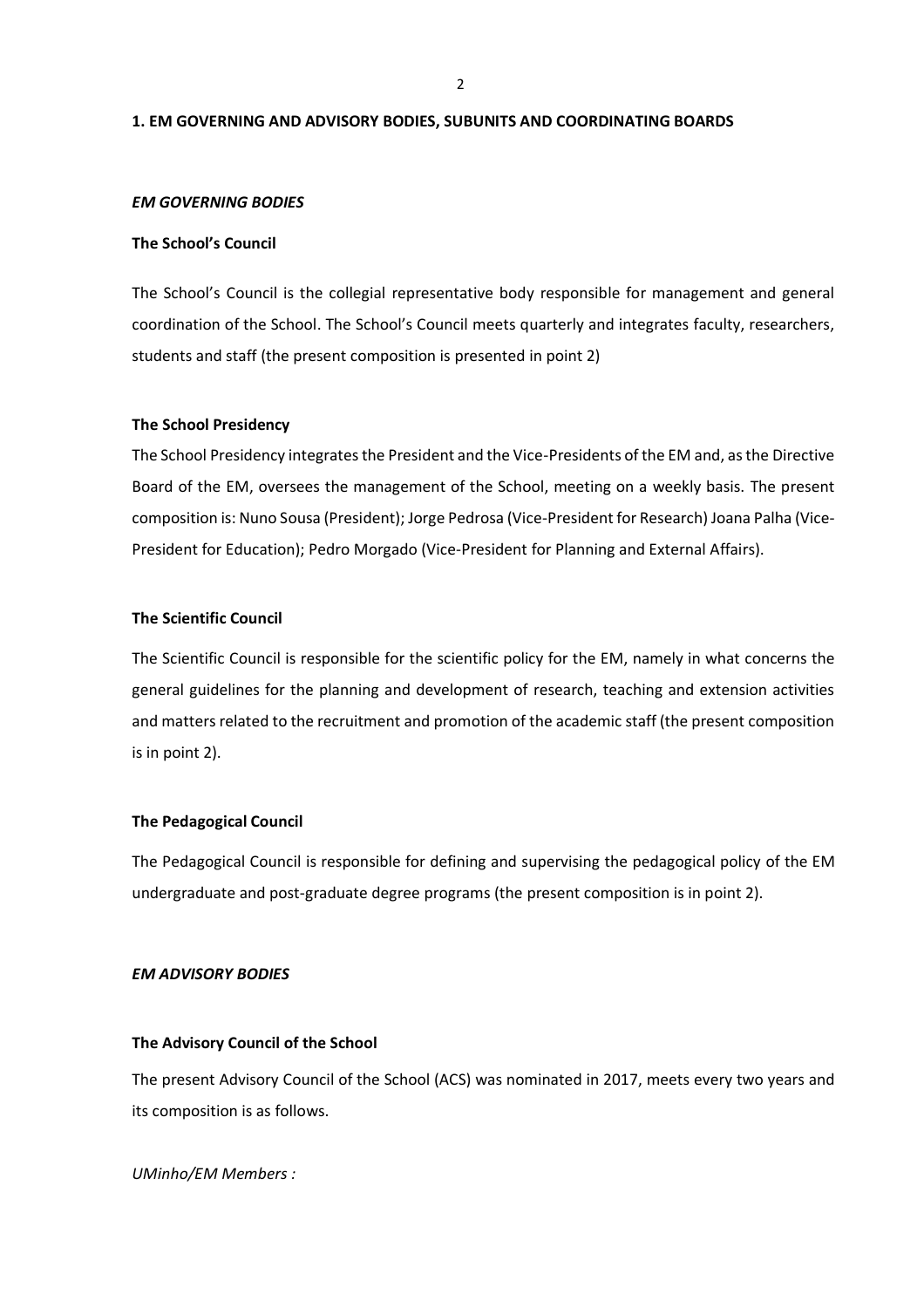Rector of University of Minho (invited member) and the EM Presidency (Nuno Sousa, Jorge Pedrosa, Joana Palha and Pedro Morgado).

#### *External Members:*

Alistair Warren (University of Sheffield, United Kingdom); Arsélio Pato de Carvalho (University of Coimbra, Portugal); Joseph S. Gonnella (Thomas Jefferson University, United States of America); António Murta (Pathena, Portugal); Vasco Louro (Champalimaud Clinical Centre, Portugal); Claudia Schlegel (Bern School for Higher Studies in Nursing, Switzerland); President of *Administração Regional de Saúde do Norte Portugal (ARS-N), Portugal;* President of *Ordem dos Médicos, Portugal*

The external members have designated Prof. Alistair Warren as the ACS Coordinator.

#### **The Advisory Council of the Scientific-Pedagogical Subunits**

The Advisory Council of the Scientific-Pedagogical Subunits is the body that advises about the subjects involving the Scientific-Pedagogical Subunits and is composed by the coordinators of the Scientific-Pedagogical Subunits.

#### **The School Secretary**

The School Secretary coordinates all the activity of the school services and supports the School Presidency in the technical subjects. The present School Secretary is Doutora Ana Salgueira.

## **EM COORDINATING BOARDS**

#### **The ICVS Directive Board**

The ICVS Directive Board is the collegial body with functions of management and coordination of the ICVS. The Directive Board is responsible for ensuring the normal functioning and progress of activities and projects, promoting the articulation between the different Research Domains. The Directive Board of ICVS integrates: Jorge Correia-Pinto (ICVS Director), João Carlos Sousa (ICVS Deputy Director), João Bessa (Coordinator of the Neurosciences Research Domain), Fátima Baltazar (Coordinator of the Surgical Sciences Research Domain), Margarida Correia-Neves (Coordinator of the recently launched Population Health Research Domain), Agostinho Carvalho (Coordinator of the Microbiology and Infection Research Domain), Jorge Pedrosa (Vice-President for Research) and Nuno Sousa (Invited as EM President).

3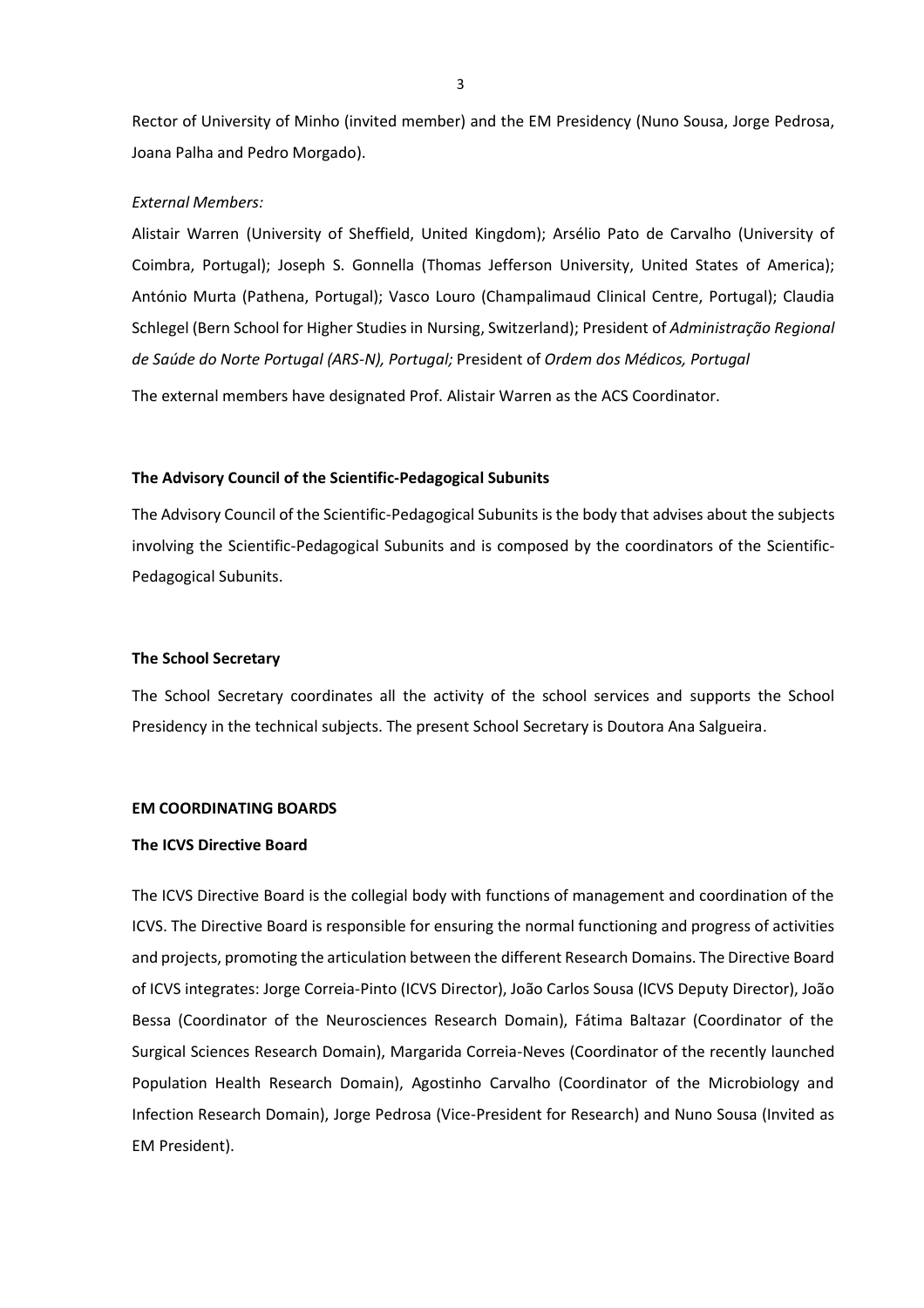## **The Course Committees**

The Course Committees are coordinated by EM Pedagogical Council. Their main responsibilities include the daily management of the courses, promoting the coordination of curricular units, seminars, internships and other activities within each degree, and the monitoring of the development of the degree programs proposing needed adjustments to the Pedagogical Council.

The EM has four Course Committees: the Committee for the Integrated Master Degree in Medicine, the Committee for the Master Degree in Health Sciences, the Committee for PhD Degree in Medicine, including the MD/PhD program, and the Committee for the PhD Degree in Health Sciences, including the PhD Program in Health Sciences (applied).



## **The Coordination of the Organic Subunits and of the Units and Support Offices**

**EM SUBUNITS**

**The EM Scientific-Pedagogical Subunits: the Scientific Areas**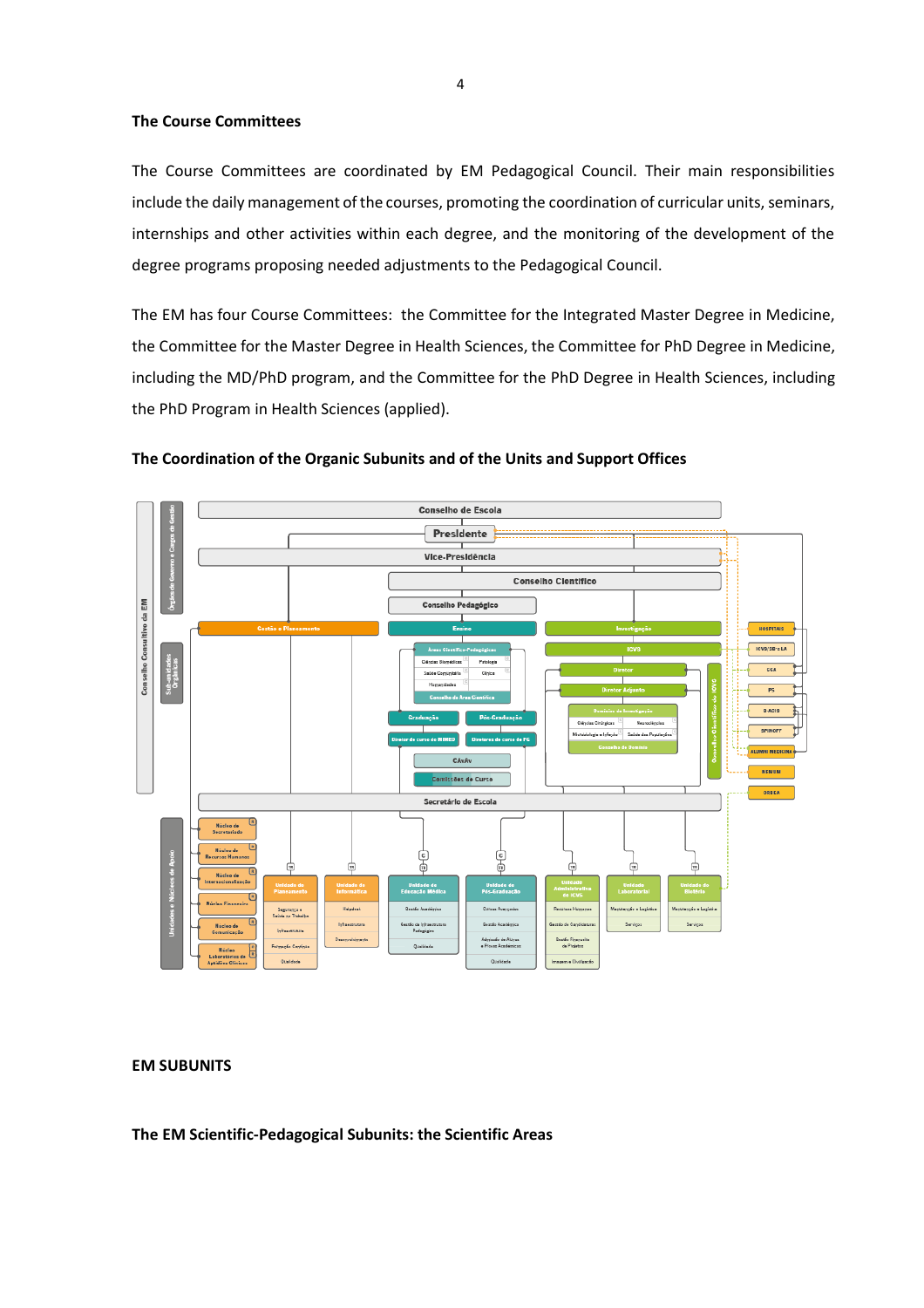The Scientific Areas are the EM organizational subunits, equivalent to the departments foreseen in the Statutes of the University of Minho, which constitute the basic cells of scientific-pedagogical organization and management of resources within each consolidated area of knowledge.

The EM has five Scientific Areas, which are statutorily acknowledged: Biomedical Sciences, Pathology, Community Health, Clinics and Humanities in Medicine. The duties of the Scientific Areas are to coordinate the curricular development and delivery in the corresponding areas, and assure the implementation of the adequate educational strategies and methods. The Scientific Areas agglutinate and articulate the curricular areas of the Medical Curriculum promoting the articulation between them, thus guaranteeing the overall coherence of the curriculum, paying attention to and eliminating omissions or repetitions.

The present Scientific Areas Coordinators are: Fernando Rodrigues for Biomedical Sciences; Jorge Pedrosa for Pathology; Jaime Correia de Sousa for Community Health; João Cerqueira for Clinics; João Bessa for Humanities in Medicine.

The Curricular Units and Modules of the Integrated Master Program in Medicine and the corresponding Coordinators are listed in point 3.

#### **EM Research Subunit: the Life and Health Sciences Research Institute (ICVS)**

The ICVS is the research unit incorporated in the EM, a subunit according to the EM Statutes, in which the scientific and technological development activities of the School are developed. The ICVS has its own governing bodies, according to the rules for research units integrated in the national system of Science and Technology, namely the Director (Jorge Correia-Pinto) and the Deputy Director (João Carlos Sousa), the Directive Board, the Scientific Council, presided by the Director, that integrates all the PhD members of ICVS, and the External Advisory Committee.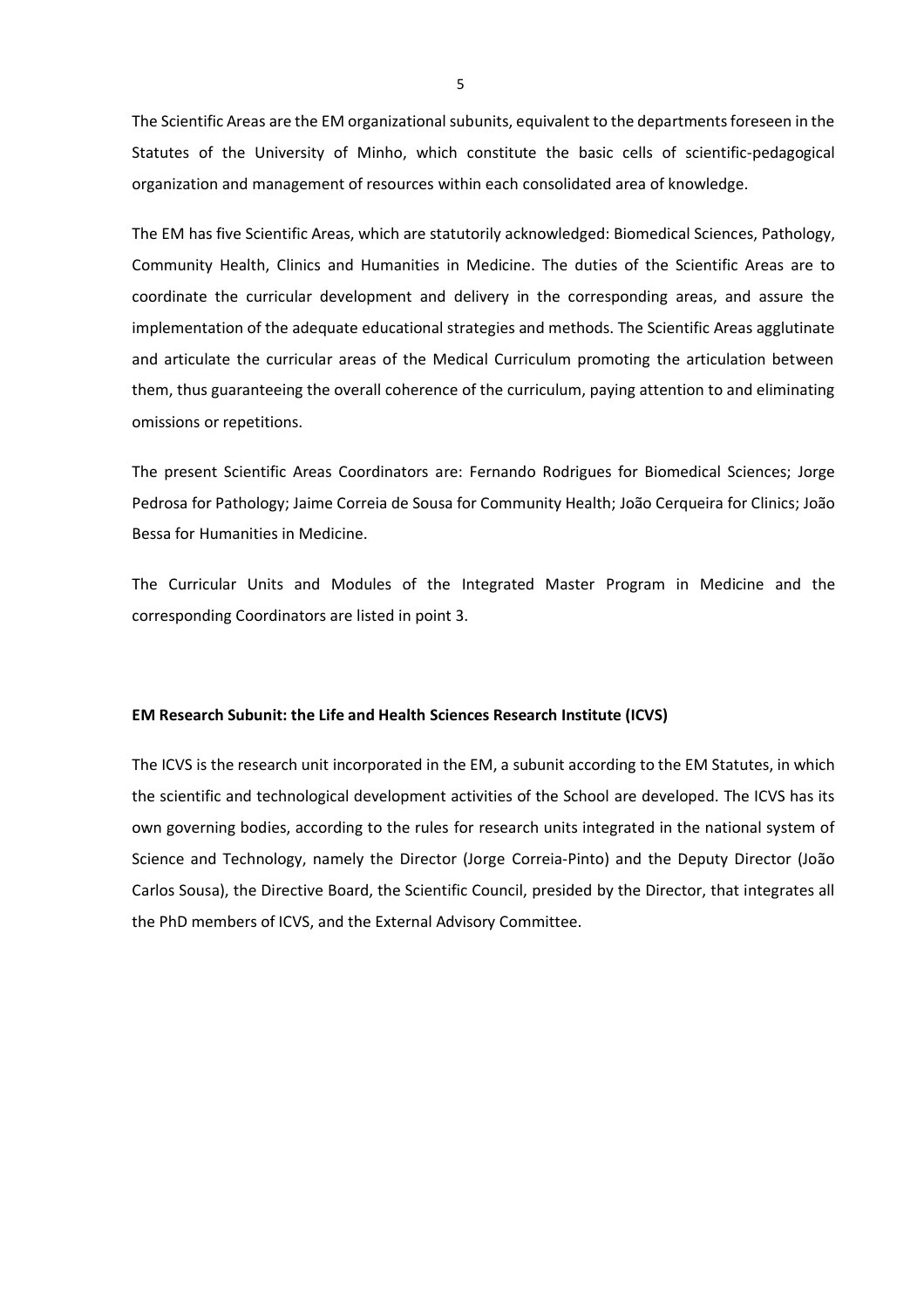# **2. PRESENT COMPOSITION OF THE SCHOOL'S COUNCIL, THE SCIENTIFIC COUNCIL AND THE PEDAGOGIC COUNCIL**

(Reference date 31/07/2020)

## **The School's Council**

Fernando José Santos Rodrigues (President) Jorge Manuel Nunes Correia Pinto João José Fernandes Cardoso Araújo Cerqueira João Miguel Seiça Bessa Peixoto Patrícia Espinheira Sá Maciel Patrício Ricardo Soares Costa Cristina Isabel Nogueira Silva António Gil Pereira Castro Vítor Hugo Eira Pereira João Filipe Pedreira Oliveira Sandra Maria Teixeira Coutinho Pereira Joana Isabel Neto Gomes Sara dos Santos Martins Caroline Isabel Borges Pereira

## **Scientific Council**

Nuno Jorge Carvalho de Sousa (President) Jorge Manuel Nunes Correia Pinto António José Braga Osório Gomes Salgado Cristina Isabel Nogueira Silva João Carlos Cruz Sousa João José Fernandes Cardoso Araújo Cerqueira Jorge Manuel Rolo Pedrosa Patrício Ricardo Soares Costa Maria Margarida Teles Vasconcelos Correia Neves António Jaime Botelho Correia de Sousa Fernando José Santos Rodrigues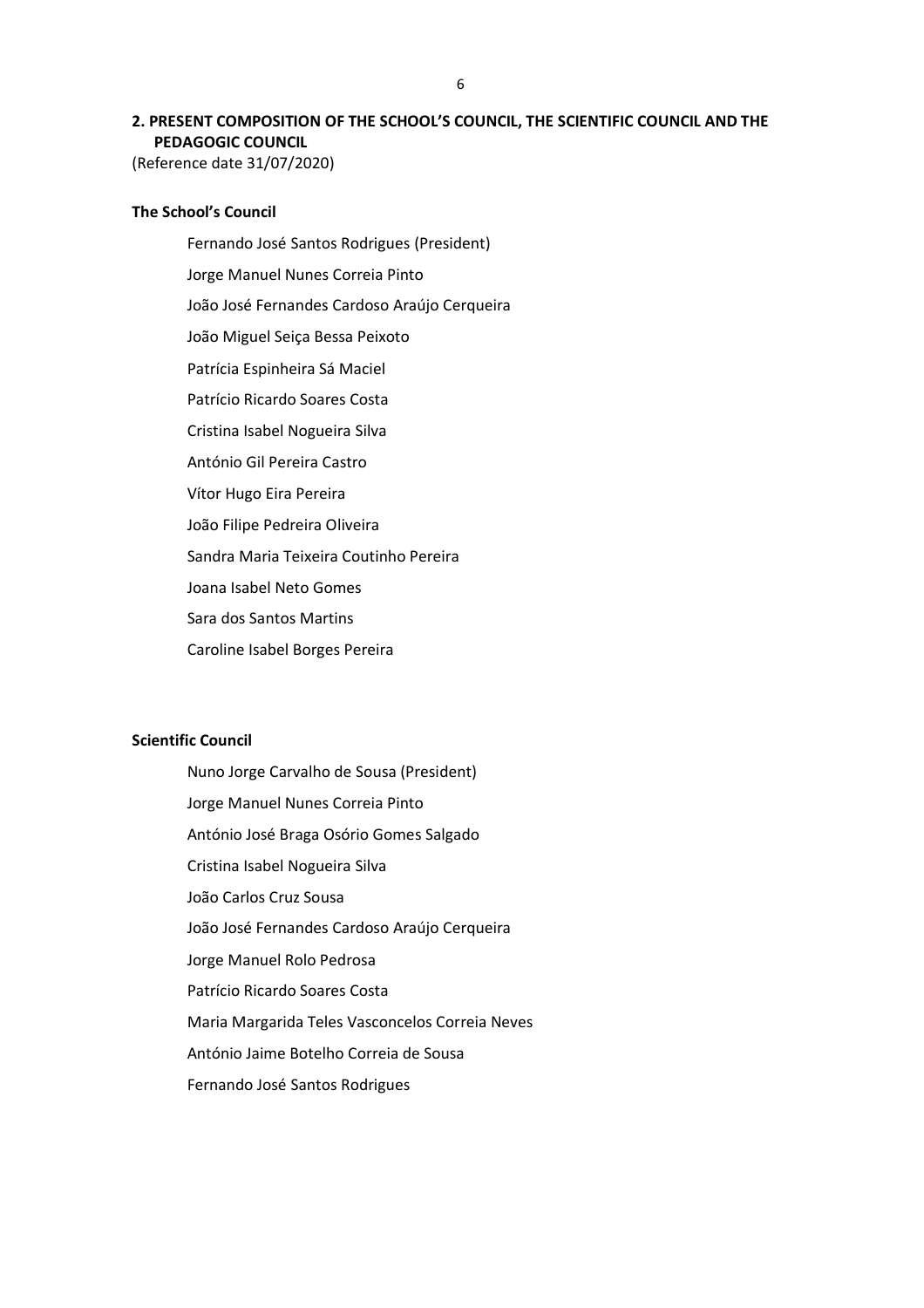## **Pedagogic Council**

Joana Almeida Pacheco Palha (President) João José Fernandes Cardoso Araújo Cerqueira Patrícia Espinheira Sá Maciel Fernando José Santos Rodrigues Jorge Manuel Rolo Pedrosa António Jaime Botelho Correia de Sousa José Miguel Gomes Moreira Pêgo Andreia Isabel Sousa Miranda Catarina Isabel da Silva Cunha João Pedro Sousa Silva José Filipe Martins Lopes da Costa Juliana Andreia Fiúza Fernandes Maria do Mar Lopes Mateus da Costa Caroline Isabel Borges Pereira Cláudio Manuel Duarte Oliveira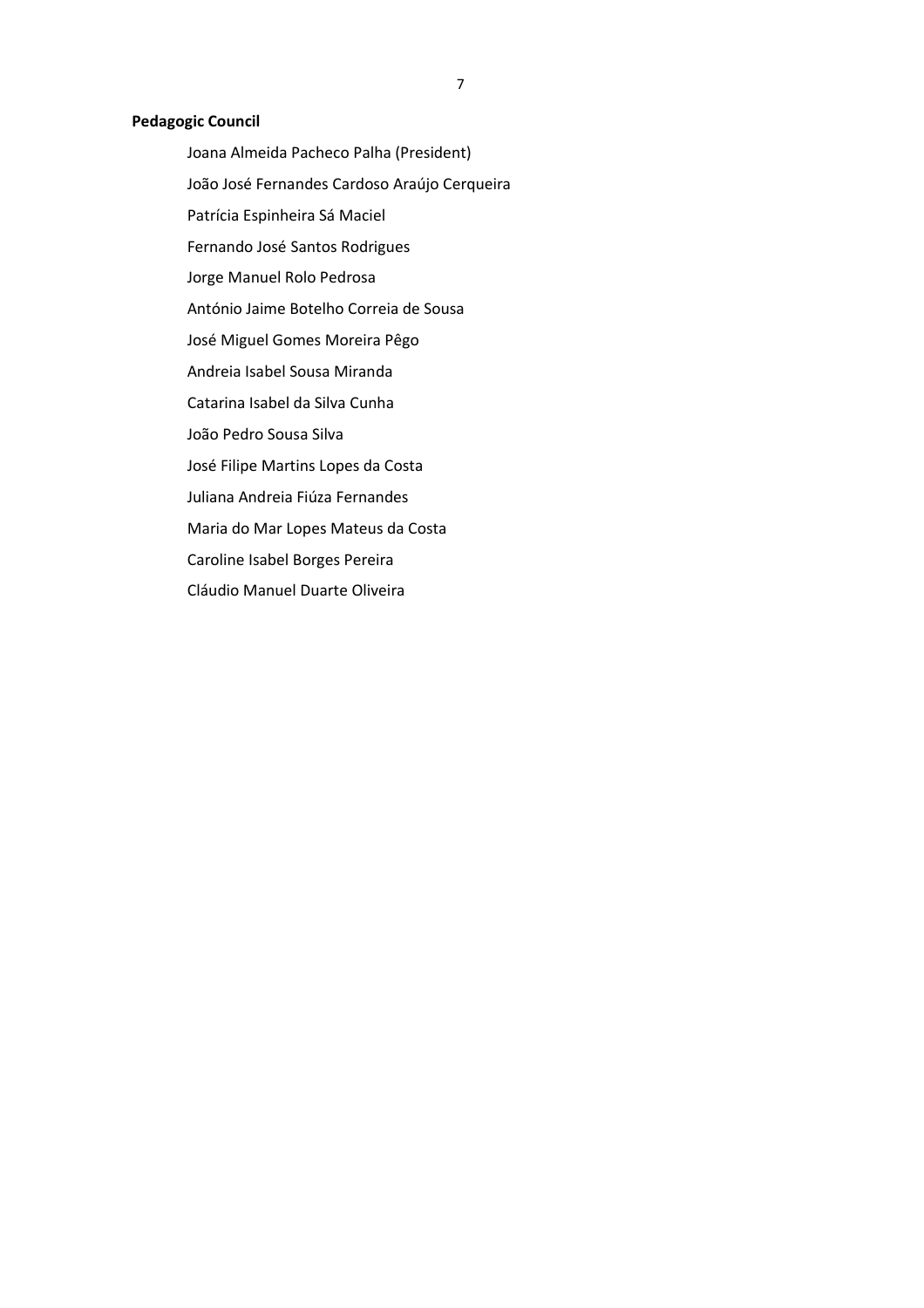# **3. INTEGRATED MASTER PROGRAM IN MEDICINE: CURRICULAR UNITS AND MODULES COORDINATORS (2019-2020)**

## *A – Six-year Integrated Master Program in Medicine*

## *1ST curricular year*

| <b>Curricular Unit</b><br>Module                                  | Coordinator               |  |
|-------------------------------------------------------------------|---------------------------|--|
| <b>Introduction to the Medical Degree</b>                         | MANUEL JOÃO COSTA         |  |
| <b>Molecules and Cells</b>                                        | PAULA LUDOVICO            |  |
| From Anatomy to Cellular Phisiology                               | Paula Ludovico            |  |
| <b>Molecular Genetics Foundations</b>                             | Fernando Rodrigues        |  |
| Proliferation Differentiation Cellular and Death                  | Fernanda Marques          |  |
| <b>Functional and Organic Systems I</b><br>Musculoskeletal System | <b>CARLA ROLANDA</b>      |  |
| <b>General Introduction and Skin I</b>                            | Nuno Lamas                |  |
| General Introduction and Skin II                                  | Hugo Almeida              |  |
| Digestive System                                                  | Ana Célia Caetano         |  |
| <b>Training in a Health Centre</b>                                | <b>ANDREIA EIRAS</b>      |  |
| <b>First Aid</b>                                                  | JOSÉ MIGUEL PÊGO          |  |
| <b>Option Project I</b>                                           | <b>FERNANDO RODRIGUES</b> |  |
| <b>Vertical Domains I</b>                                         | CECÍLIA LEÃO              |  |

## *2nd curricular year*

| <b>Curricular Unit</b><br>Module          | Coordinator         |
|-------------------------------------------|---------------------|
| <b>Functional and Organic Systems II</b>  | PATRÍCIA MACIEL     |
| Cardiorespiratory System                  |                     |
| Cardiovascular System                     | Vítor Hugo Pereira  |
| <b>Respiratory System</b>                 | Jorge Correia Pinto |
| <b>Urinary System</b>                     | <b>Emanuel Dias</b> |
| Reproductive System                       | Cristina Silva      |
| <b>Functional and Organic Systems IIi</b> | JOÃO SOUSA          |
| Nervous System                            |                     |
| Central Nervous System                    | Tiago Gil Oliveira  |
| Peripheral Nervous System                 | Pedro Morgado       |
| <b>Endocrine System</b>                   | João Sousa          |
| Family, Society and Health I              | <b>JOHN YAPHE</b>   |
| <b>Option Project II</b>                  | ADHEMAR LONGATTO    |
| <b>Vertical Domains II</b>                | CECÍLIA LEÃO        |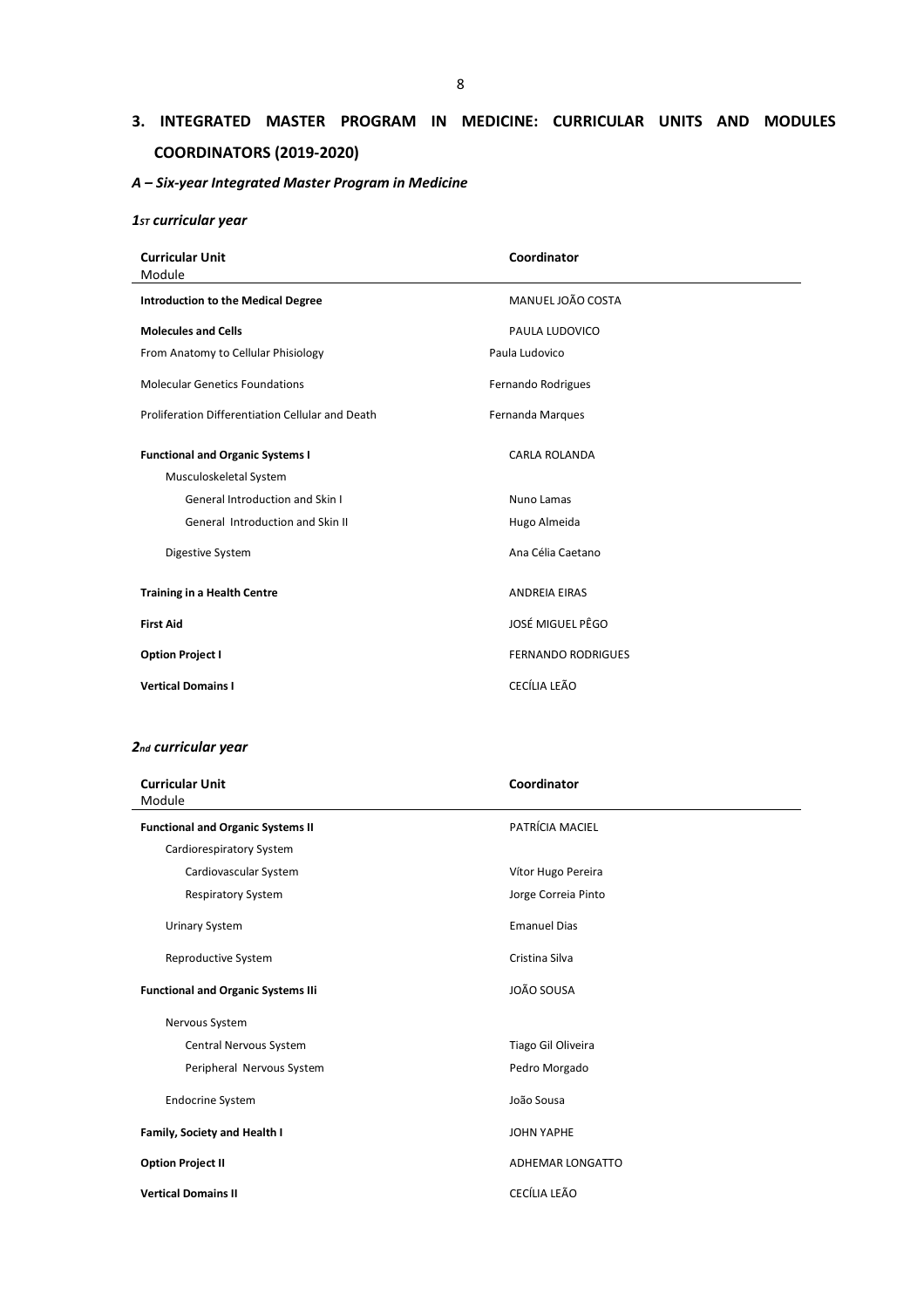## *3rd curricular year*

| <b>Curricular Unit</b><br>Module                                                             | Coordinator               |
|----------------------------------------------------------------------------------------------|---------------------------|
| <b>Biopathology and Introduction to Therapeutics</b>                                         | <b>CARLOS CAPELA</b>      |
| Musculoskeletal, immune and blood systems  <br>Inflammation/immunopathology                  | António Gil Castro        |
| Microbiology and Infection   Pathophysiological mechanisms in<br>host pathogen / interaction | Margarida Correia-Neves   |
| Nervous, Digestive and Endocrine Systems   Genetic and<br>environmental pathophysiology's    | Alexandra Miranda         |
| Cardiovascular, Respiratory and Urinary systems   Multi-<br>factorial diseases               | Vítor Hugo Pereira        |
| <b>Introduction to Community Health</b>                                                      | PEDRO GOMES PEREIRA       |
| <b>Introduction to Clinical Medicine</b>                                                     | <b>VÍTOR HUGO PEREIRA</b> |
| Family, Society and Health II                                                                | <b>JOHN YAPHE</b>         |
| <b>Vertical Domains III</b>                                                                  | CECÍLIA LEÃO              |

## *4th curricular year*

| <b>Curricular Unit</b><br>Module           | Coordinator                |  |
|--------------------------------------------|----------------------------|--|
| <b>Health Centre Residencies I</b>         | LUÍS FIGUEIREDO            |  |
| <b>Medicine I Residency</b>                | <b>NUNO SOUSA</b>          |  |
| Pneumology                                 | Nuno Sousa                 |  |
| Cardiology                                 | Vítor Hugo Pereira         |  |
| Gastroenterology                           | Carla Rolanda              |  |
| <b>Maternal and Child Health Residency</b> | <b>JORGE CORREIA PINTO</b> |  |
| Gynaecology / Obstetrics                   | Cristina Silva             |  |
| Pediatrics                                 | Jorge Correia Pinto        |  |
| From Clinical to Molecular Biology I       | <b>NUNO SOUSA</b>          |  |
| <b>Option Project III</b>                  | <b>FILIPA RIBEIRO</b>      |  |
| <b>Clinical Neurosciences</b>              | JOÃO BESSA                 |  |
| Neurology                                  | João Cerqueira             |  |
| Psychiatry                                 | João Bessa                 |  |
| <b>Vertical Domains IV</b>                 | CECÍLIA LEÃO               |  |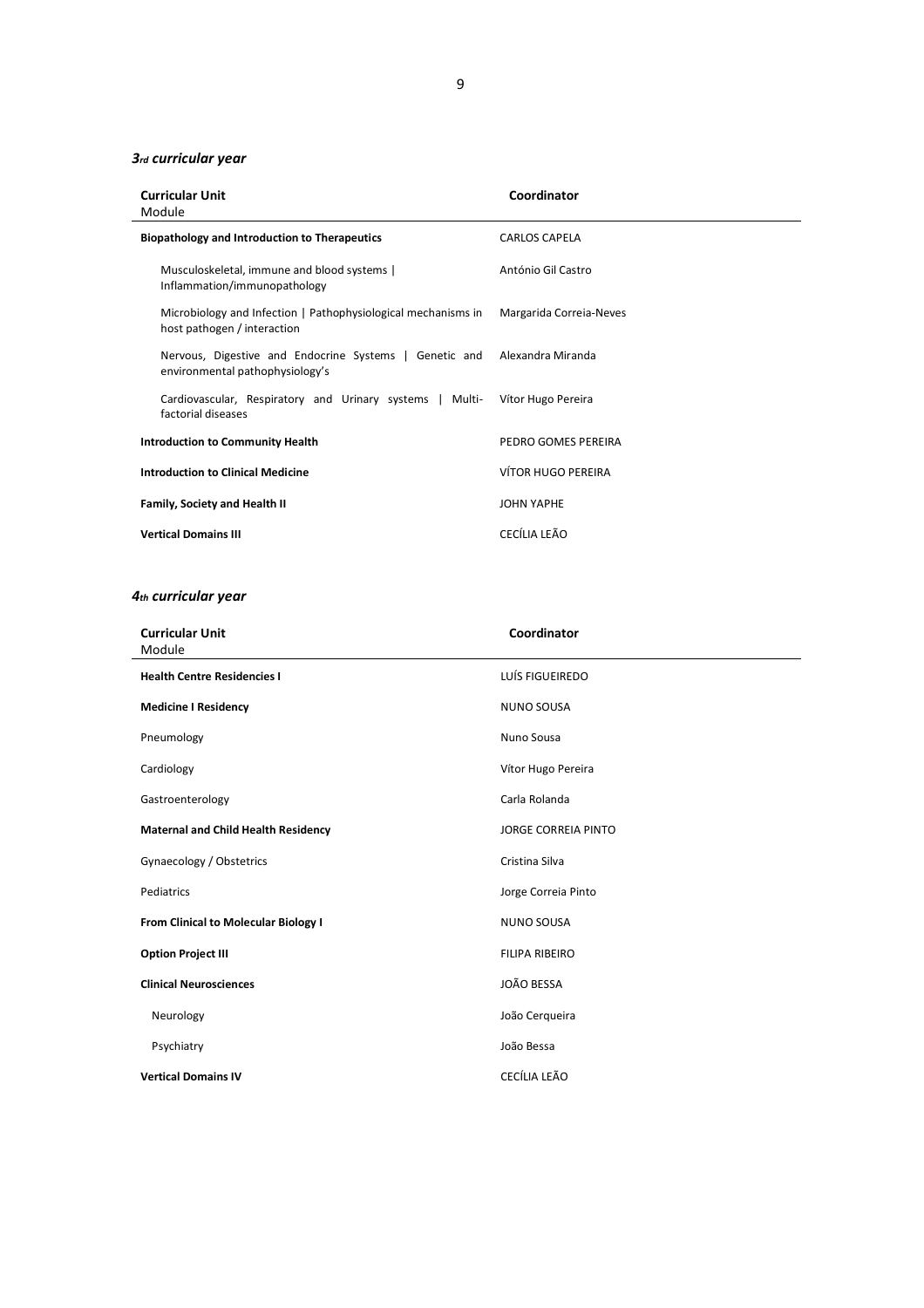## *5th curricular year*

| <b>Curricular Unit</b><br>Module                    | Coordinator                         |
|-----------------------------------------------------|-------------------------------------|
| <b>Health Centre Residencies II</b>                 | CLÁUDIA BULHÕES                     |
| <b>Surgery Residency</b>                            | <b>NUNO SOUSA</b>                   |
| <b>General Surgery</b>                              |                                     |
| Orthopedics                                         |                                     |
| Neurosurgery                                        |                                     |
| Urology                                             |                                     |
| Otorhinolaryngology                                 |                                     |
| Ophthalmology                                       |                                     |
| <b>Medicine II Residency</b>                        | <b>NUNO SOUSA</b>                   |
| <b>Infectious Diseases</b>                          |                                     |
| Endocrinology                                       |                                     |
| Hemato-oncology                                     |                                     |
| Reumatology                                         |                                     |
| Nefrology                                           |                                     |
| Dermatology                                         |                                     |
| <b>Optional Residencies</b>                         | PEDRO MORGADO                       |
| From Clinical to Molecular Biology II               | <b>NUNO SOUSA</b>                   |
| <b>Vertical Domains V</b>                           | CECÍLIA LEÃO                        |
| <b>6th curricular year</b>                          |                                     |
| <b>Curricular Unit</b><br>Module                    | Coordinator                         |
| <b>Health Centre Residency III - Final Training</b> | PEDRO FONTE                         |
| <b>Hospital Residencies - Final Training</b>        | <b>NUNO SOUSA</b>                   |
| From Clinical to Molecular Biology III              | <b>NUNO SOUSA</b>                   |
| <b>Optional Project - Final Training</b>            | PATRÍCIO COSTA / TIAGO GIL OLIVEIRA |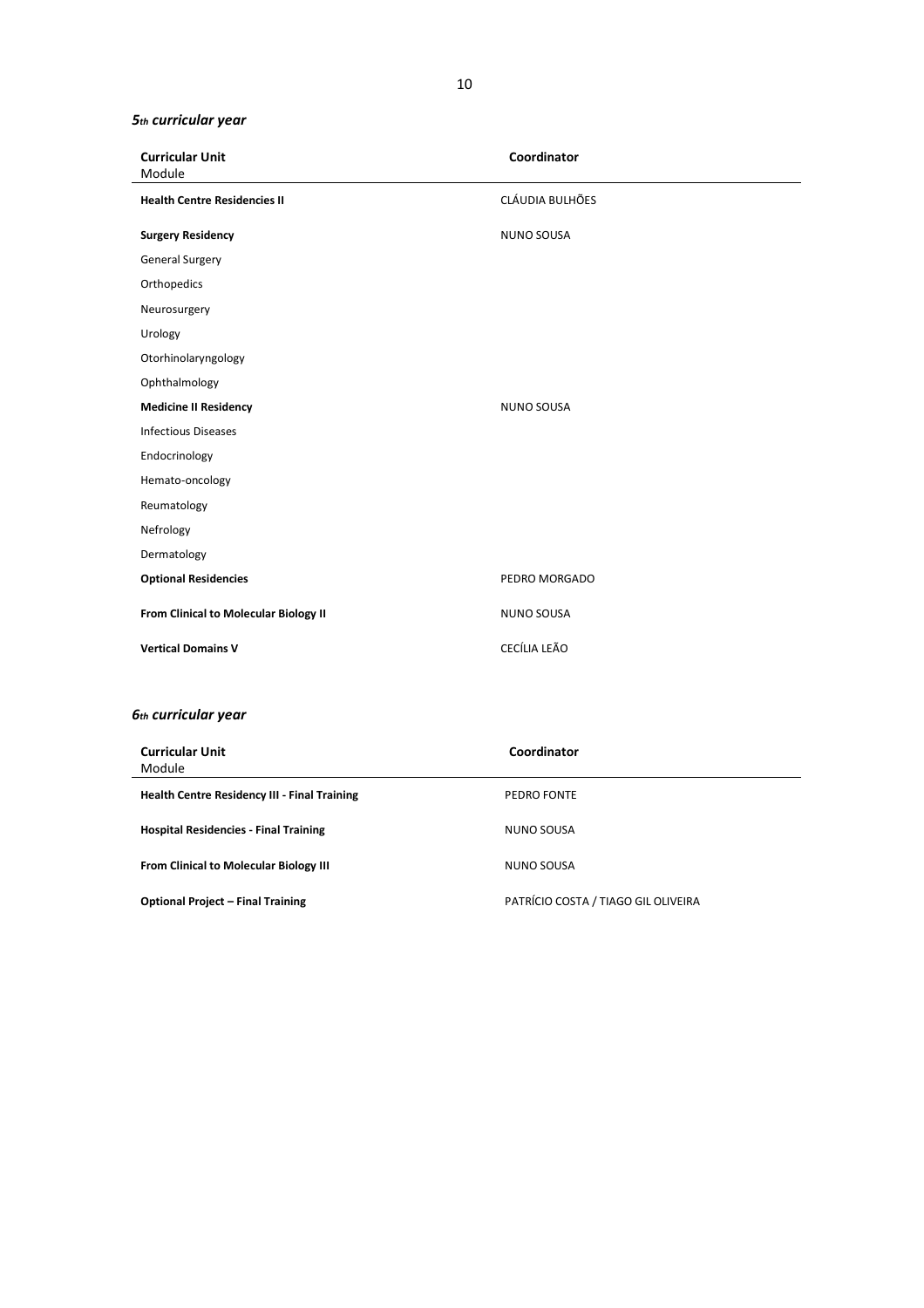## *B – Four-year Graduate Entry Program in Medicine*

| <b>Curricular Unit</b><br>Module                           | Coordinator        |
|------------------------------------------------------------|--------------------|
| <b>Fundamentals of Medicine</b>                            | ANTÓNIO GIL CASTRO |
| MI-Metabolism                                              | Carla Rolanda      |
| M2- Circulatory                                            | Vítor Hugo Pereira |
| M3- Respiratory                                            | Vítor Hugo Pereira |
| M4- Genito-urinary                                         | Patrícia Maciel    |
| M5-Immunology and Infection                                | Carlos Capela      |
| M6- Nervous and Locomotor                                  | João Bessa         |
| <b>Community Health and Social Sciences and Humanities</b> | PATRÍCIO COSTA     |

# **4. POST-GRADUATION PROGRAMS: CURRICULAR UNITS COORDINATORS (2019-2020)**

## *A – Master in Health Sciences*

| <b>Curricular Unit</b>                                      | Coordinator               |
|-------------------------------------------------------------|---------------------------|
| <b>Biostatistics in Health Sciences</b>                     | PATRÍCIO COSTA            |
| <b>Bioinformatics in Health Sciences</b>                    | NUNO OSÓRIO               |
| Epidemiology                                                | JAIME CORREIA DE SOUSA    |
| Laboratory Animal Sciences:                                 | MARGARIDA CORREIA NEVES   |
| <b>Advanced Courses</b>                                     | <b>JOANA PALHA</b>        |
| <b>Laboratory Rotations</b>                                 | JOÃO SOUSA                |
| Fundamentals in Genetics, Development and<br>Neoplasia      | FÁTIMA BALTAZAR           |
| Fundamentals in Immunology and Infection                    | <b>JORGE PEDROSA</b>      |
| <b>Fundamentals in Neurosciences</b>                        | <b>TIAGO GIL OLIVEIRA</b> |
| Research Methodologies                                      | MANUEL JOÃO COSTA         |
| Preparation and Presentation of the Dissertation<br>Project | PATRÍCIA MACIEL           |
| Dissertation                                                | PATRÍCIA MACIEL           |